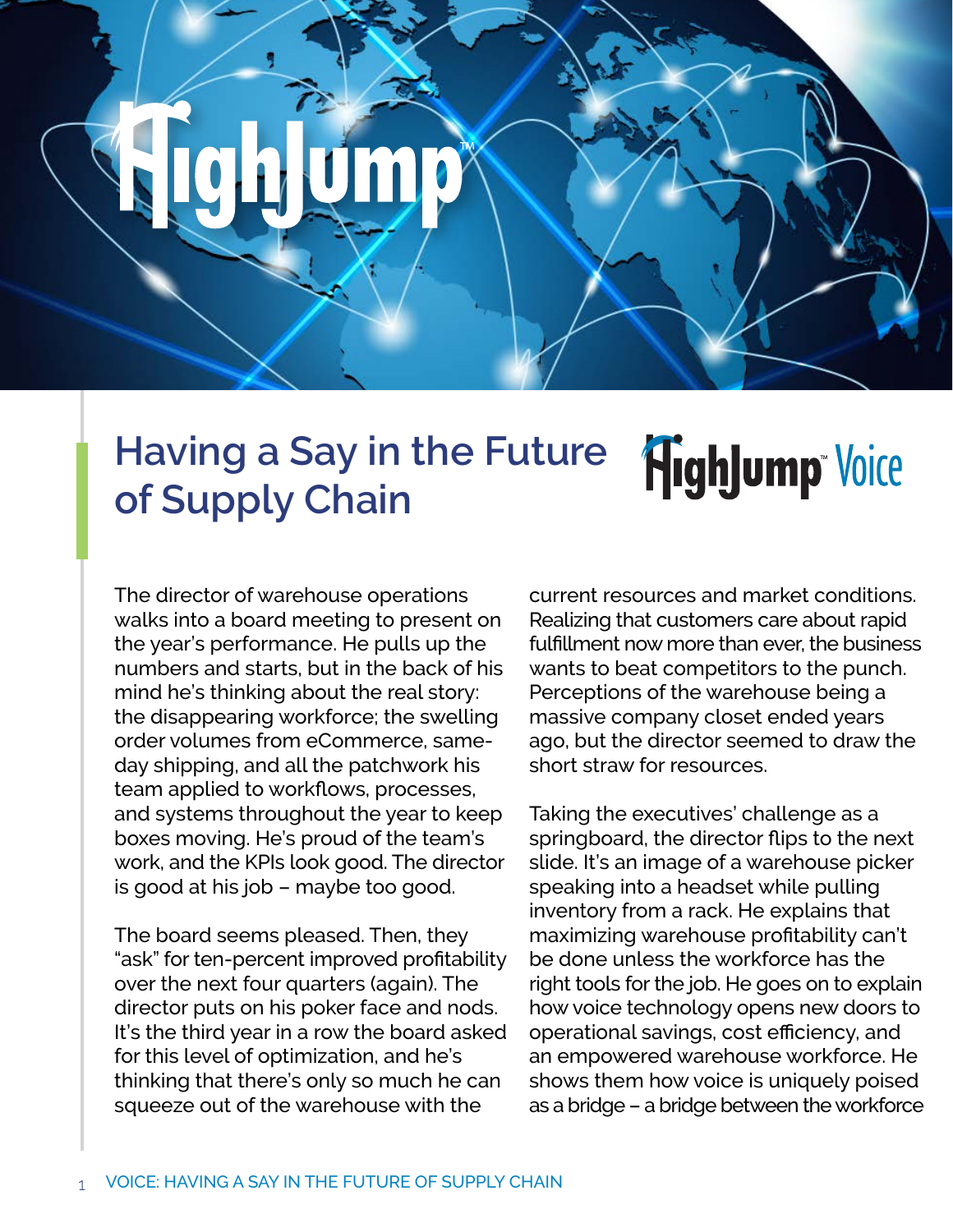and the WMS and also to new supply chain technologies the business will invest in as it shifts into the supply chain of the future.

## **What is Voice-Directed Warehousing?**

When it comes to moving inventory, speed, and accuracy remain the top factors of a thriving warehouse. Voice-Directed Work (VDW) offers hands-free and eyes-free operations for faster task completion with less opportunity for error. Typical applications include picking, replenishing, put-away, and cycle counting. However, businesses are finding additional use cases (we'll touch on a few later). In typical voice applications, you can expect improved:

- *• Productivity:* By removing screens or paper-based work orders, voice-enhanced operations see on average **10-30% increased productivity**. There are no distractions. Instructions for new tasks come over the headset as the current task is completed, keeping operators and operations moving.
- *• Accuracy:* As "hands-free, eyes-free" work, we've seen VDW **reduce mis-picks by as much as 50%**. VDW comes through as audible instructions over a headset, and every step in the process is validated by verbal feedback. This keeps operators' eyes locked on tasks. As an additional layer of traceability, VDW easily combines with barcode scanning if the process requires.
- *• Efficiency:* More efficient training and onboarding contributes to increased productivity. By providing

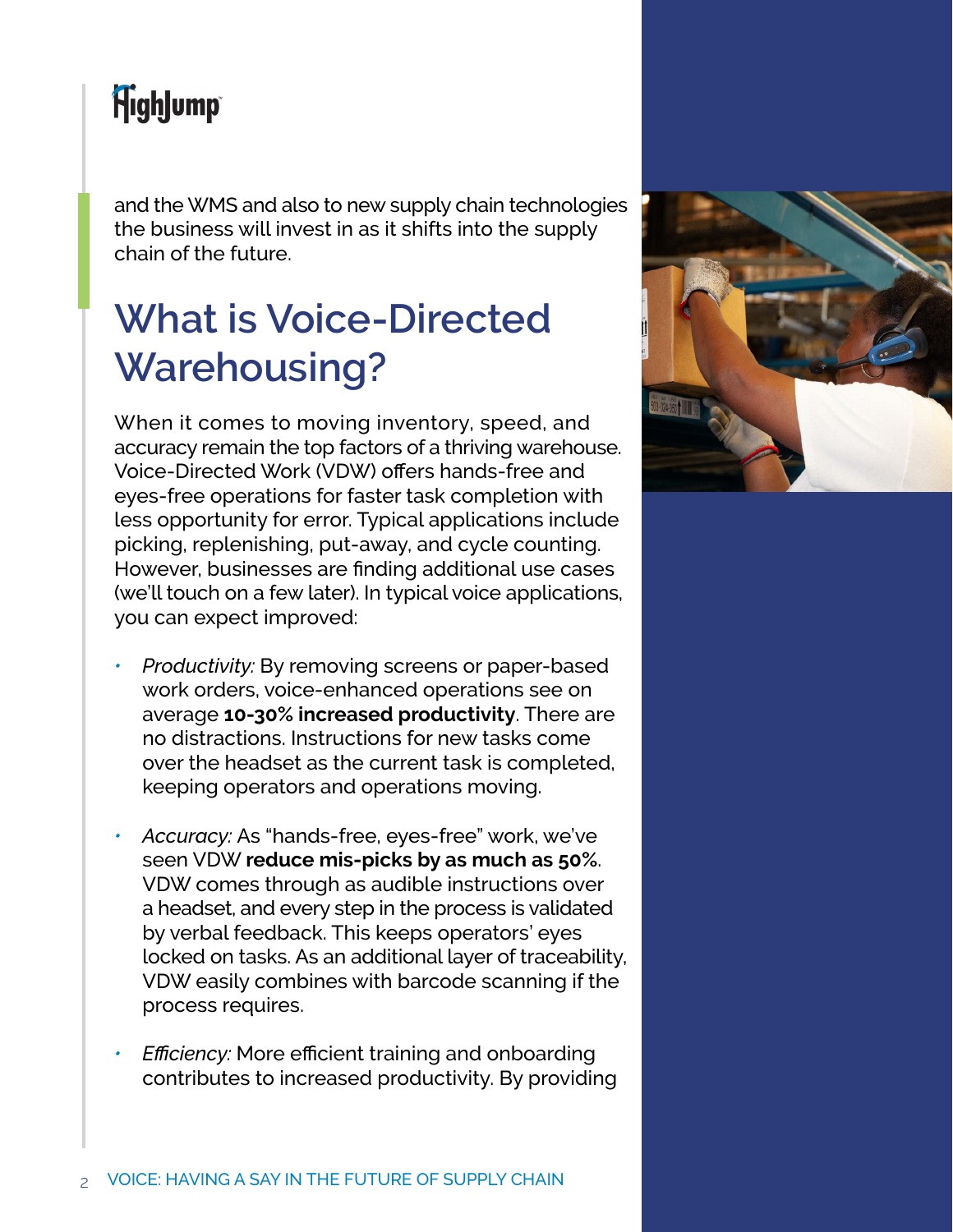simple, step-by-step instructions over the headset, new operators become productive more rapidly and **lengthy training can be reduced to less than an hour**.

Some people compare VDW to voice assistants found at Best Buy. Siri, Google Assistant, and Alexa may be handy in our personal lives, but they would probably get pink slips the first day on the job at a warehouse. It's okay (if only slightly irritating) to repeat ourselves when asking these virtual assistants about the weather. In the warehouse, this just wouldn't work. Every millisecond adds to productivity savings. Further, VDW is built to rapidly perform all speech recognition on a battery-powered mobile device. It also eliminates miscommunication by learning the unique "fingerprints" of an operator's speech. This results in a seamless exchange of information between voice systems and the operator. It's also important to mention that most voice technology providers recognize dozens of languages, helping businesses tap into new talent pools and expand into new regions more easily.

Voice does more than give orders. In a typical workflow, the voice system issues instructions to operators through the headset during traversal, picking, inventory status updates, and other processes. Operators provide updates to the system of record in real-time as work progresses. This improves inventory traceability in the warehouse and

produces a vital layer of performance data measuring that uncovers training and worker-optimization opportunities.

# **Why Voice for Today?**

Customers expect package delivery in smaller time-frames than ever before. Driven by the growth of eCommerce and changing retailer requirements, order profiles have shifted from bulk pallets to small-batch, higher-volume orders. The talent pool continues to dry up, pushing supply chain managers toward technology to fill the productivity gap. The collision of these trends creates circumstances calling for tools that help businesses move boxes faster and more accurately with fewer boots on the ground.

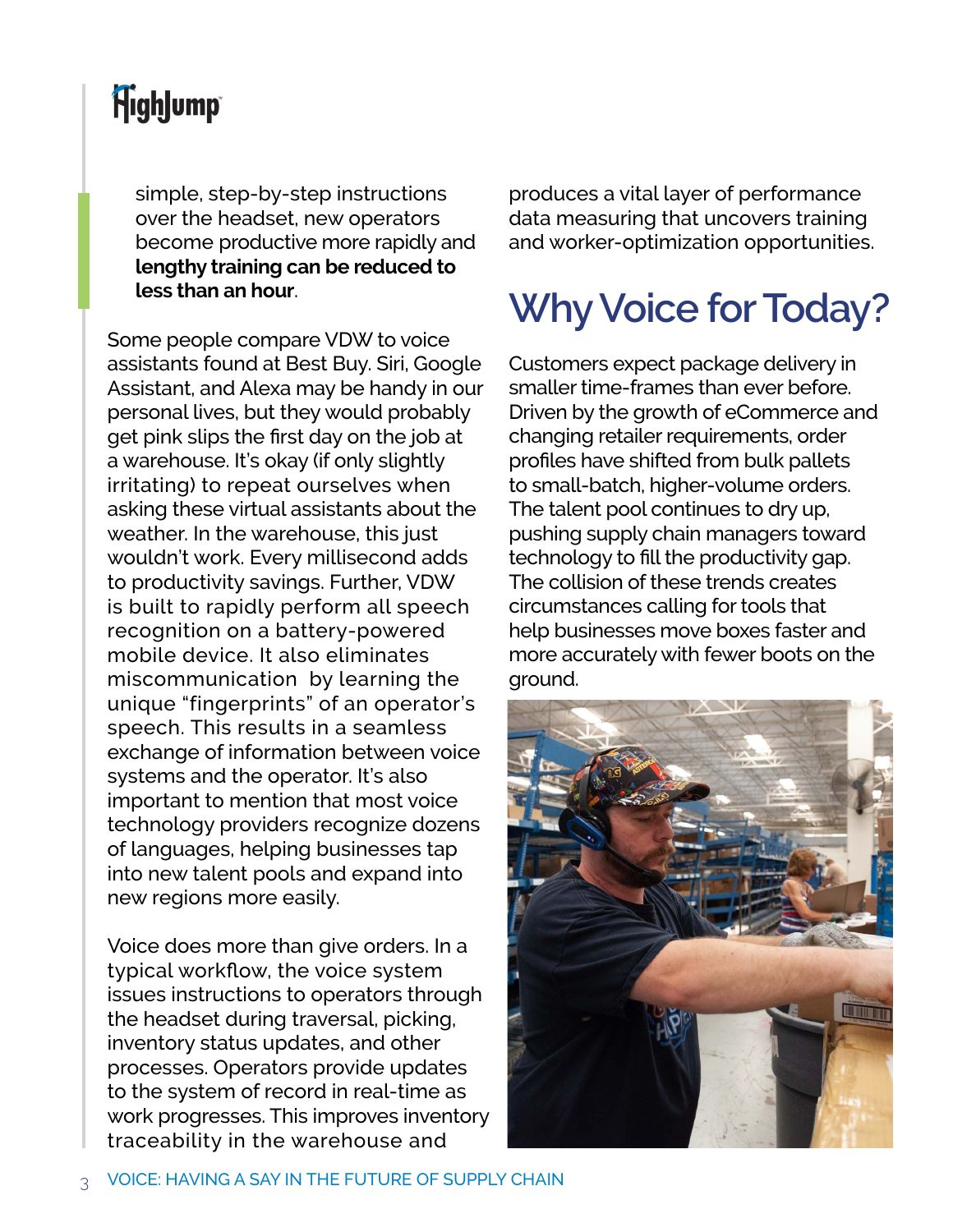VDW is proven as a warehouse solution over the past two decades that can show ROI in less than 12 months. It's also highly flexible, allowing supply chain operations to rapidly adapt to the inevitable changes their customers will demand. The same technology advancements that evolved brick cell phones into today's smartphones similarly affect voice technology. Better batteries, smaller and faster chips, pitch-perfect microphones, and other whiz-bang technologies over the years pushed VDW to new levels of operational efficiency.

# **6 Voice Advancements for Tomorrow**

While VDW is up to today's challenges, it's critical to look beyond. Why play catchup when the market gets shaken up by the next disruptive change? We're already seeing how voice technology can be applied to new work applications and expand the potential of robotics, big data, and other technologies that push the boundaries of supply chain as we know it.

#### **Voice-Direct vs. Voice-Assist**

In a typical warehouse voice application, the executive orders from the WMS (or other systems, depending on the business) are communicated to the operator via simple, step-by-step instructions. The operator executes the instructions and the voice system updates the WMS at key milestones. This is known as voice-directed workflows. It's simple, fast, effective, and ideally suited for repetitive tasks. However, voice technology can be just as effective in use cases requiring thinking on-the-fly.

"Voice-assisted" work allows the operator to control prioritization and the flow of information. For example, a user in a retail store doing overnight restocking can

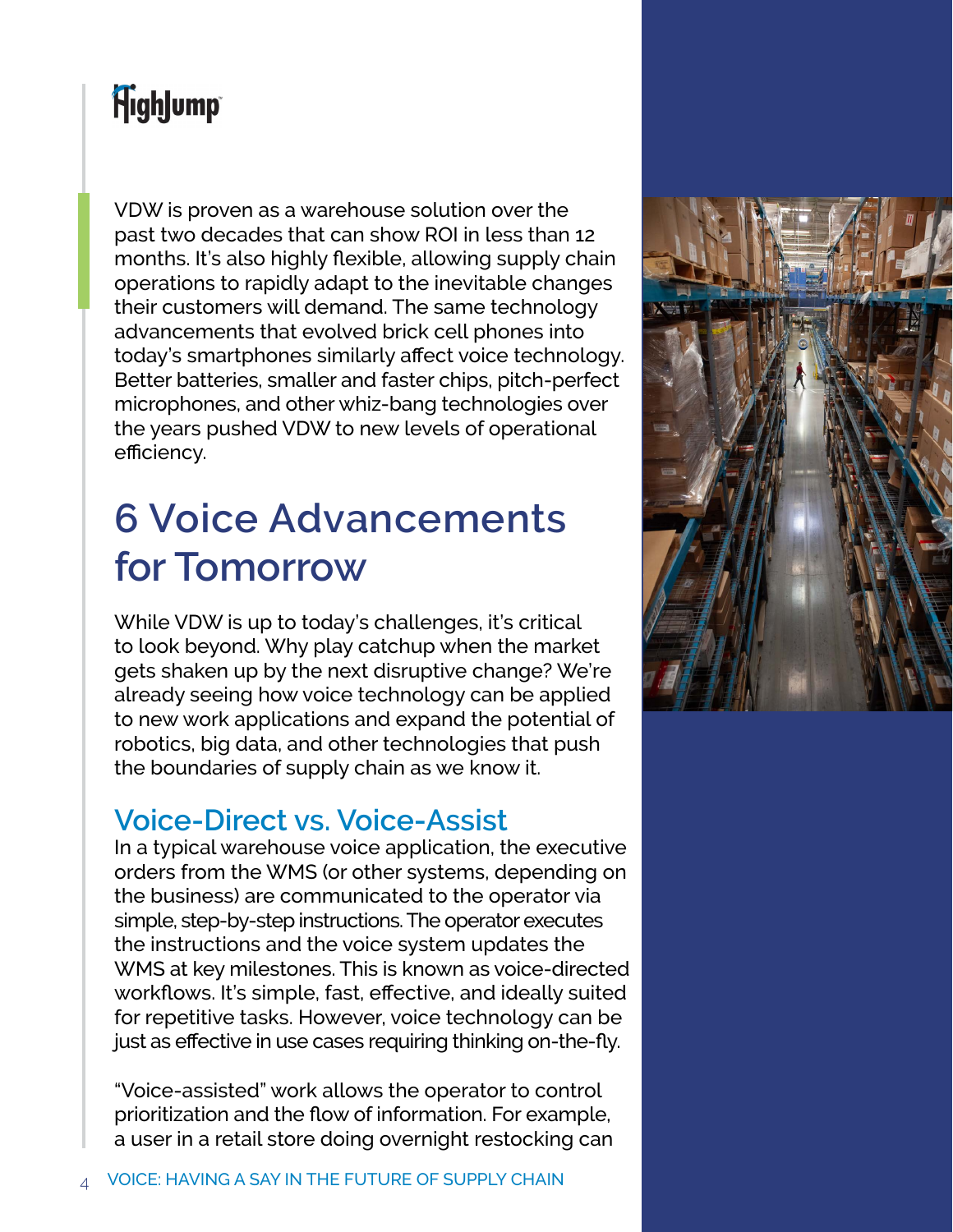call to the inventory management system to check stock counts or pricing while stocking shelves and without accessing a terminal. We've also seen voice-assisted work help hospice nurses administer medication, maintain patient records, and perform facility upkeep. These use cases turn voice technology into virtual assistants offering convenience and improved productivity to those that need VDW support in less structured processes with multiple high priority tasks.

#### **Voice Plays Nicely with Others**

Productivity isn't just about moving boxes faster than the competition. Efficiency comes in many forms and totals up to greater profitability. As a multi-modal tool, voice integrates with other sensorybased systems to complement other technologies needed for complex projects.

For example, a warehouse operator troubleshooting malfunctioning machinery can use multi-modal technology that combines voice with a wearable headsup display (HUD). Here, the HUD shows a schematic of the machinery in the peripheral of eyewear while the voice system offers step-by-step guidance to complete maintenance. This can quicken troubleshooting and limit errors while reducing costly and time-intensive support tickets.

In a second example, an operator can use voice plus HUD systems to speed



highly repetitive tasks such as inspecting returns. Here, the HUD displays checklists and images of the product while voice records the inspection process back to the WMS. Inventory goes back into circulation faster, and the thoroughness of these inspections can reduce the re-selling of damaged goods.

#### **Voice at the Speed of Sound**

Because voice technology feeds instructions to operators, workers need less training and can hit the warehouse floor sooner. Good voice technology can learn the unique characteristics of a user's voice, ensuring optimal performance for each and every worker. Going beyond voice recognition, the technology acts as a guide, helping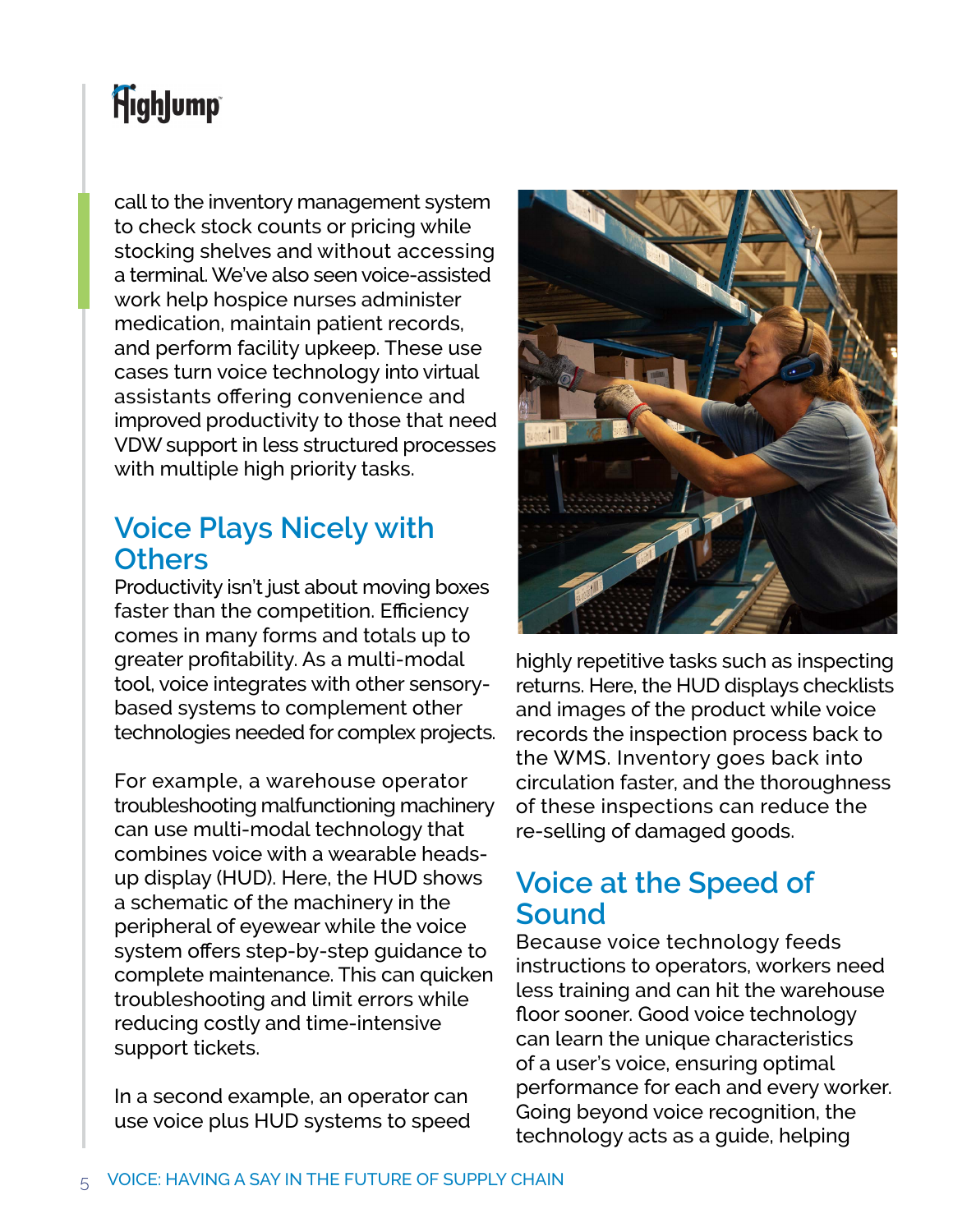operators learn workflow processes, warehouse layout, and even how to use other technologies. By providing key information at opportune moments, this guiding voice helps operators become productive while learning on the job.

Seconds truly count in the warehouse. Fortunately, VDW is one of the simplest user interfaces to learn. Each worker is guided through the business process, so they can hit the warehouse floor and become productive immediately. For businesses needing rapid productivity out of temporary labor without sacrificing quality, VDW is the ideal solution.

#### **Robotics, Automation, and Voice**

Labor issues may drive some businesses toward robotics and automation, but the warehouse will always need good ol' fashioned humans. When we think about picking and other voice-directed work, we typically picture personto-goods operations. However, as an intermediary between the WMS and operators, voice allows workers to tap into robotics or automation on the floor to create a goods-to-person dynamic. For some operations, goods-to-person can improve productivity, increase capacity, and create safer conditions for workers who can still benefit from a "hands-free, eyes-free" voice interface.

We're also seeing mixed models where automated vehicles or materials handling equipment (MHE) assigned to a voicedirected operator assist with delivery, retrieval, or material placement on highbay racks. The voice system issues instructions to the robots to reduce handling and optimize travel time of workers and inventory.

#### **Giving Androids a Voice**

Google's Android operating system has become the new standard for rugged, multi-function warehouse computers. The good news is that VDW is fully compatible with Android and can take advantage of its very familiar user interface and enterprise management capabilities to simplify training and support even more. Younger recruits, who are invariably smartphone wizards, can be on-boarded rapidly.

VDW's huge user base has gained impressive returns on investment with a pure voice interface. However, a screen can be advantageous when dealing with complex passwords, troubleshooting or communicating rich information like a product image. Tools included with these devices, such as cameras, can support newer VDW applications like inspection. It's important to work with a voice specialist to ensure you get the best benefits of both worlds.

#### **Big Data for Big Leaps in Work Productivity**

We covered why warehouses need to perform at cheetah speeds with sloth-